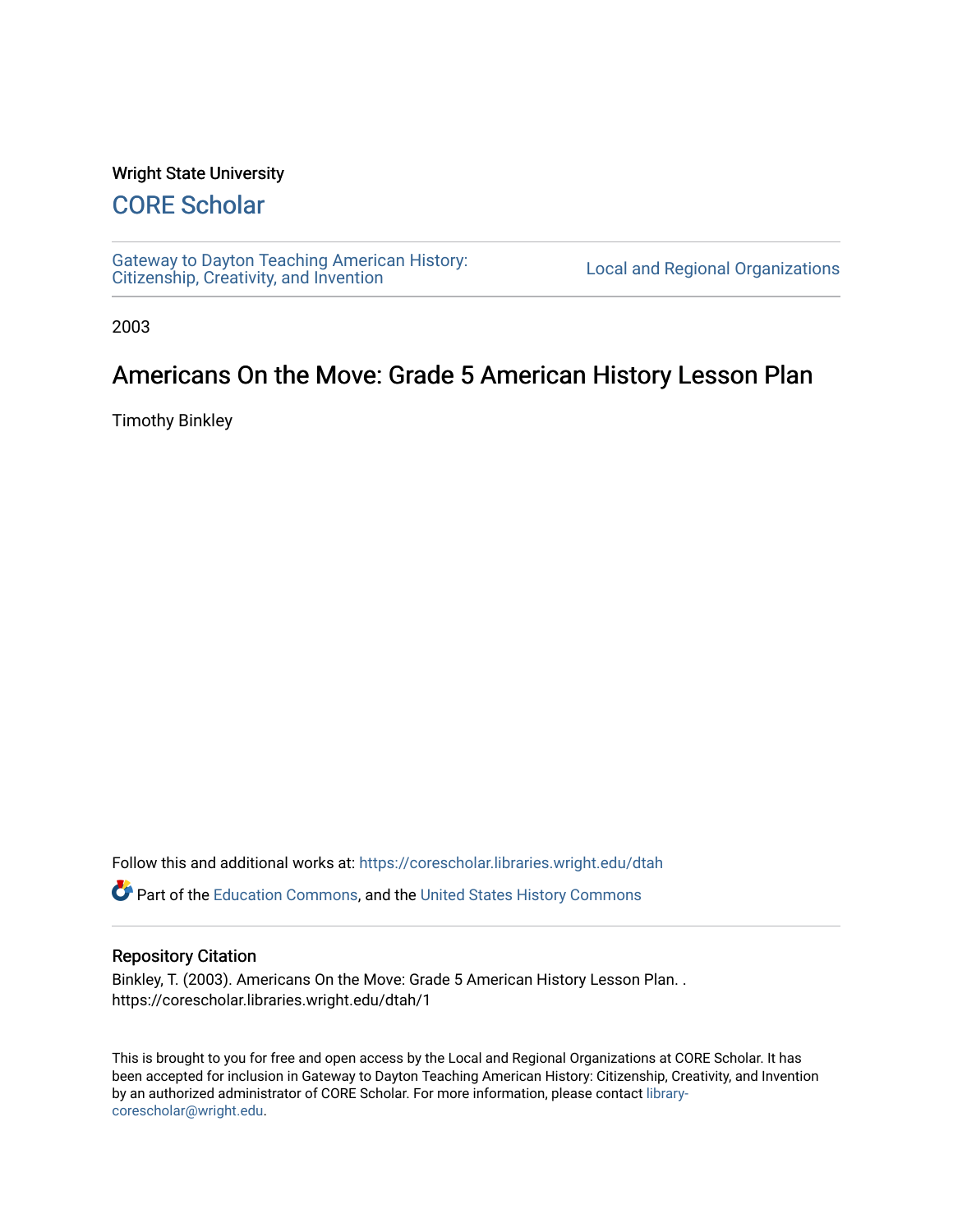

| Name:                                                                                                                                      | <b>Timothy Binkley</b>                                                                                                                                                                                                                                                                                                                                                                                                                                                                                                                                                                                                                                                                                                         |                   |  |
|--------------------------------------------------------------------------------------------------------------------------------------------|--------------------------------------------------------------------------------------------------------------------------------------------------------------------------------------------------------------------------------------------------------------------------------------------------------------------------------------------------------------------------------------------------------------------------------------------------------------------------------------------------------------------------------------------------------------------------------------------------------------------------------------------------------------------------------------------------------------------------------|-------------------|--|
| School:                                                                                                                                    | Wright State University                                                                                                                                                                                                                                                                                                                                                                                                                                                                                                                                                                                                                                                                                                        | Grade 5<br>Level: |  |
| <b>Lesson Plan Title:</b>                                                                                                                  | Americans On the Move                                                                                                                                                                                                                                                                                                                                                                                                                                                                                                                                                                                                                                                                                                          |                   |  |
| <b>Content Area(s)</b>                                                                                                                     | American History                                                                                                                                                                                                                                                                                                                                                                                                                                                                                                                                                                                                                                                                                                               |                   |  |
| Learning<br>Objectives)                                                                                                                    | With the development of their first practical powered aircraft, the Wright Brothers introduced a<br>new mode of transportation. By touring Carillon Historical Park, students will learn about<br>different forms of transportation including the Wright Flyer. They will be asked to evaluate the<br>merits and limitations of each, and how different forms of transportation aided in the expansion<br>and development of the United States.<br>[Note: this lesson plan is very similar to "Moving Along", a lesson plan for use at the Huffman<br>Prairie Flying Field Interpretive Center / Wright Memorial. Because of duplication, only one<br>trip (1.5 hours = HPFF/WM, 1 full day = Carillon Park) should be chosen. |                   |  |
| <b>Benchmarks</b> for<br>the Ohio<br>Academic<br>Content<br><b>Standards for</b><br><b>Social Studies</b>                                  | History Benchmark C: "Explain how new developments led to the growth of the United States."<br>(p.28)                                                                                                                                                                                                                                                                                                                                                                                                                                                                                                                                                                                                                          |                   |  |
| <b>Indicators</b> for<br>above<br><b>Benchmarks of</b><br>the Ohio<br>Academic<br>Content<br><b>Standards for</b><br><b>Social Studies</b> | Grade-Level indicator for Grade Five, Growth: "6. Explain the impact of settlement,<br>industrialization and transportation on the expansion of the United States." (p.44)                                                                                                                                                                                                                                                                                                                                                                                                                                                                                                                                                     |                   |  |
| <b>Preparation for</b><br>Teacher (Historical<br>background that<br>teacher must do to<br>prepare for lesson)                              | It would be helpful for the teacher to be familiar with the layout and collections of Carillon<br>Historical Park before taking students there.<br>Helpful websites include http://www.carillonpark.org/ and<br>http://www.nps.gov/daav/cul 1905wrightflyerIII.htm.<br>"The Park is a 65-acre outdoor museum with 23 exhibit buildings and structures, and is the site of<br>the 57-bell Deeds Carillon, Ohio's largest. The highlight of the collections is the 1905 Wright<br>Flyer III, the world's first practical airplane, and a National Historical Landmark. The airplane                                                                                                                                              |                   |  |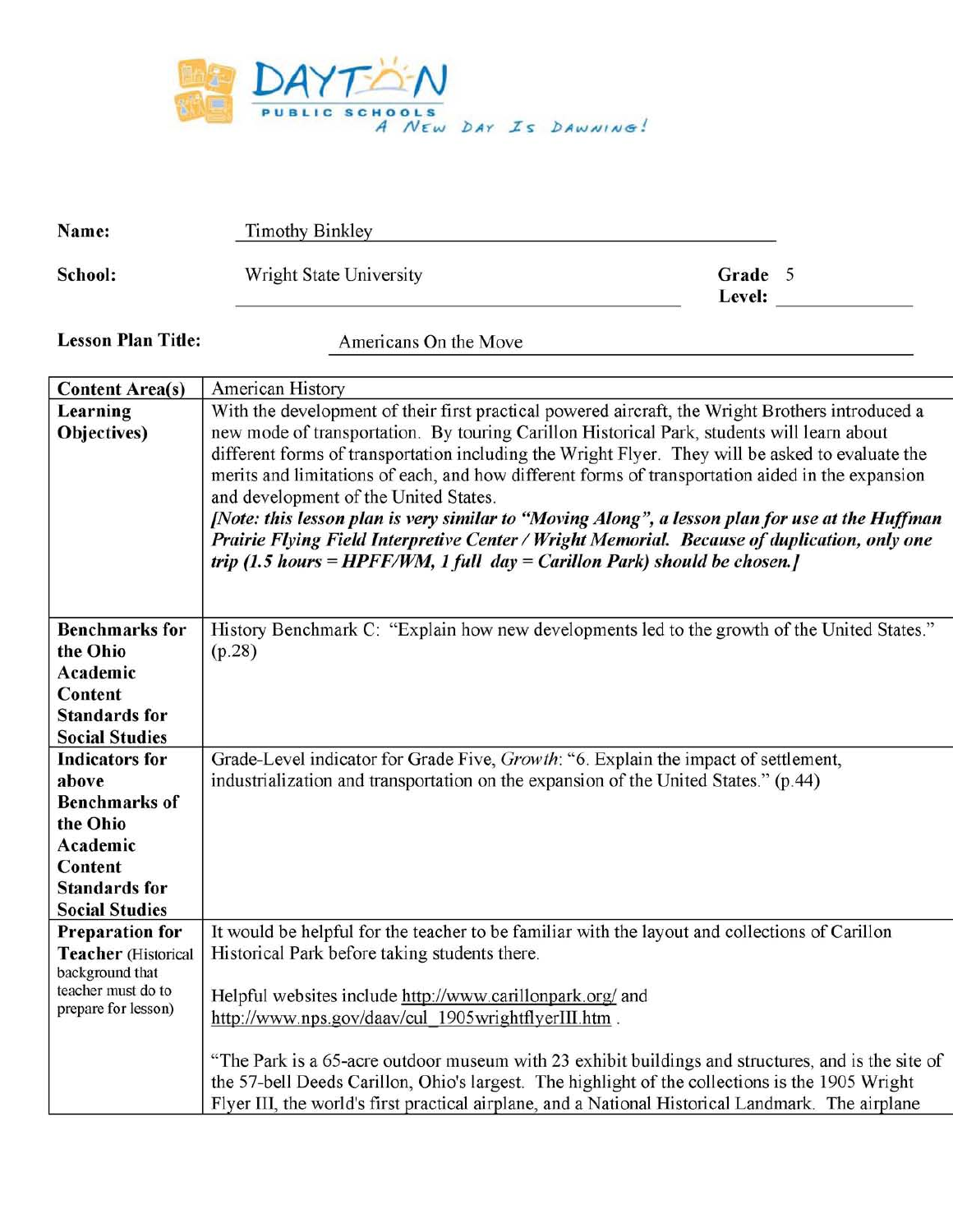|                                                 | and Wright Hall are components of the Dayton Aviation Heritage National Historical Park."<br>(Quoted from their website.)                                                                                                                                                                                                                                                                                                                                                          |  |  |  |  |
|-------------------------------------------------|------------------------------------------------------------------------------------------------------------------------------------------------------------------------------------------------------------------------------------------------------------------------------------------------------------------------------------------------------------------------------------------------------------------------------------------------------------------------------------|--|--|--|--|
|                                                 | See also pages 54-56 in Mary Ann Johnson's book: A Field Guide to Flight on the Aviation Trail<br>in Dayton, Ohio (Dayton: Landfall Press, 1986). Multiple copies of this book are available at the<br>Dayton Metro Library system (Catalogue no. T77173 J68F). ISBN 0-913428-58-2.                                                                                                                                                                                                |  |  |  |  |
|                                                 | It is worth noting that the Dayton Aviation Heritage National Historical Park has produced "From<br>Wheel to Wing: A Guide to Teaching the invention of Flight" This excellent resource is available<br>for your use. Call 937-225-7705 to ask for a copy.                                                                                                                                                                                                                         |  |  |  |  |
|                                                 | If Carillon Historical Park has produced their own teaching guides and lesson plans, the staff<br>might make them available for your use. Call 937-293-2841 to ask for copies.<br>IF YOU WANT A CARILLON PARK REPRESENTATIVE TO ASSIST WITH THIS<br>VIRTUAL FIELD TRIP, REMEMBER TO CALL 937-293-2841 IN ADVANCE TO<br><b>SCHEDULE A SPEAKER.</b>                                                                                                                                  |  |  |  |  |
|                                                 | Before taking this virtual field trip: Tell students that they will be expected to take notes.<br>Therefore, they will need to have paper or writing pads and a pen or pencil handy.                                                                                                                                                                                                                                                                                               |  |  |  |  |
| <b>Core Activities</b><br>(Detail in steps with | 1 hour (plus time for cross-discipline)                                                                                                                                                                                                                                                                                                                                                                                                                                            |  |  |  |  |
| division of time)                               | It would be ideal to have a staff member or volunteer from Carillon Historical Park guide this<br>virtual tour. If so, that person can add her or his own insights and stories and answer student<br>questions throughout. If not, a teacher can lead.                                                                                                                                                                                                                             |  |  |  |  |
|                                                 | http://www.carillonpark.org/ [Note: this site not working 8/29/03]<br>State: Carillon Historical Park is a 65-acre outdoor museum in Dayton that helps us learn about<br>and remember the history of the Miami Valley. http://www.nps.gov/daav/park_partners.htm<br>Celebrated in the park's 23 buildings are the lives of the pioneer settlers and another important<br>type of pioneers: people who were inventors and innovators.                                               |  |  |  |  |
|                                                 | http://www.aviationtrailinc.org/#carillon<br>Because Dayton has been a major transportation center for many years, Carillon Park's historical<br>collections include many examples of different forms of transportation used throughout the years.<br>These transportation-related exhibits are what we will focus our attention on today.<br>[Show / project / log into exterior and interior images of the following exhibit buildings.<br>***IMAGES NOT YET AVAILABLE 8/03.***] |  |  |  |  |
|                                                 | WAGON SHED "houses early forms of transportation including an1843<br>Conestoga wagon, an 1870 Concord coach and a circa 1900 surrey from<br>nearby Findlay, Ohio."                                                                                                                                                                                                                                                                                                                 |  |  |  |  |
|                                                 | CANAL SUPERINTENDENT'S OFFICE (1895) "was used for collecting<br>٠<br>fees for canal use and was located between Second and Third Streets in<br>Downtown Dayton."                                                                                                                                                                                                                                                                                                                  |  |  |  |  |
|                                                 | MIAMI AND ERIE CANAL LOCK NO. 17 "is located in the original<br>٠<br>canal bed dug between 1825 and 1829 which runs through the park. The<br>lock, circa 1833, was first located six miles north of Dayton. While the<br>stones are original, the gates are reproductions."                                                                                                                                                                                                        |  |  |  |  |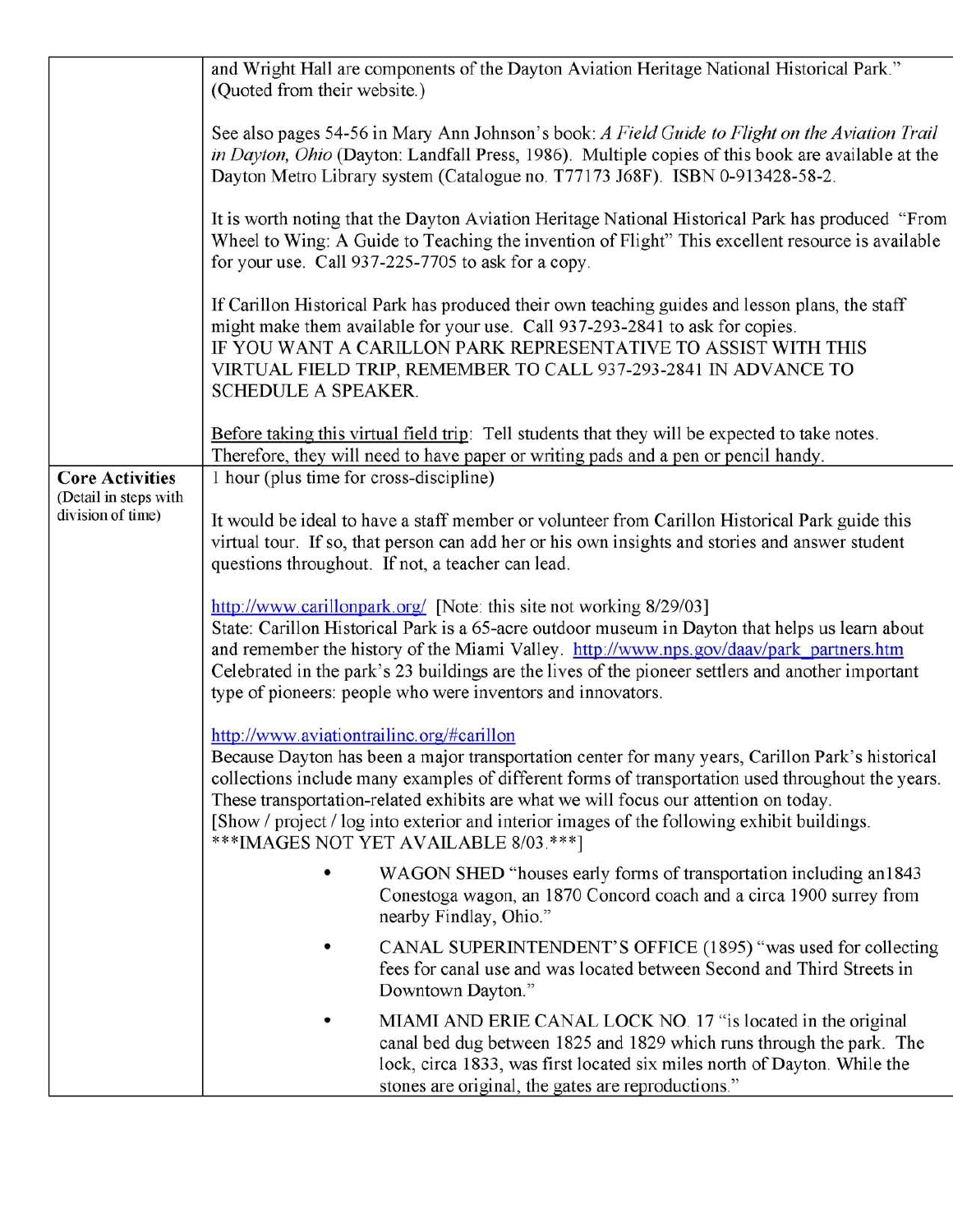| SMITH COVERED BRIDGE (1870) "was built by Robert W. Smith and<br>spanned Little Sugar Creek on Feedwire Road in Greene County."<br>MORRISON IRON BRIDGE (1881) once spanned Tom's Run on Gratis<br>Road near Farmersville, Ohio. It was built by David Morrison, founder of<br>the Columbia Bridge Works of Dayton."<br>JAMES F. DICKE FAMILY TRANSPORTATION CENTER "houses<br>٠<br>most of the park's public transportation collection: the 1835 John Quincy<br>Adams, 1903 Summer Trolley, 1904 Kuhlman Interurban, 1923 B & O<br>Caboose, 1903 Barney & Smith Railroad Car, 1949 Marmon-Herrington<br>Trolley Bus and RTA Supervisor's Booth."<br>BOWLING GREEN STATION (1894) "was originally located in Bowling<br>Green, Ohio and served as many as 14 passenger trains daily. It contains<br>furniture and equipment from Ohio railway stations of the period."<br>DAYTON CYCLERY "houses the Park's collection of rare and antique<br>bicycles with a special emphasis on the Miami Valley's role in bicycle<br>evolution."<br>DAYTON SALES "is a representative auto sales building, housing early<br>Dayton0made automobiles. Among them are a 1908 Stoddard-Dayton,<br>1910 Speedwell and a 1923 Maxwell."<br>SUN OIL STATION (1924) "was formerly located at the intersection of<br>Brown and Warren Streets in Dayton. The pumps in front of the station<br>feature clear glass cylinders which attendants filled with gasoline from an<br>underground tank and then let them drain into customers' cars."<br>DEEDS BARN "is a replica of Col. Edward Deeds' barn behind his Central<br>Avenue Dayton home and was the site for Charles Kettering and 'The Barn<br>Gang's' invention of the electric self-starter for the automobile"<br>JOHN W. BERRY, SR. WRIGHT BROTHERS AVIATION CENTER<br>"including Wright Hall and the Wright Cycle Shop, tells the story of the<br>Wright brothers and showcases their original 1905 Wright Flyer III, the<br>world's first practical airplane."<br>[Note: All of the above descriptions have been taken from the pamphlet,<br>"Carillon Historical Park Visitor Guide."] |  |
|--------------------------------------------------------------------------------------------------------------------------------------------------------------------------------------------------------------------------------------------------------------------------------------------------------------------------------------------------------------------------------------------------------------------------------------------------------------------------------------------------------------------------------------------------------------------------------------------------------------------------------------------------------------------------------------------------------------------------------------------------------------------------------------------------------------------------------------------------------------------------------------------------------------------------------------------------------------------------------------------------------------------------------------------------------------------------------------------------------------------------------------------------------------------------------------------------------------------------------------------------------------------------------------------------------------------------------------------------------------------------------------------------------------------------------------------------------------------------------------------------------------------------------------------------------------------------------------------------------------------------------------------------------------------------------------------------------------------------------------------------------------------------------------------------------------------------------------------------------------------------------------------------------------------------------------------------------------------------------------------------------------------------------------------------------------------------------------------------------------------------------|--|
|                                                                                                                                                                                                                                                                                                                                                                                                                                                                                                                                                                                                                                                                                                                                                                                                                                                                                                                                                                                                                                                                                                                                                                                                                                                                                                                                                                                                                                                                                                                                                                                                                                                                                                                                                                                                                                                                                                                                                                                                                                                                                                                                |  |
|                                                                                                                                                                                                                                                                                                                                                                                                                                                                                                                                                                                                                                                                                                                                                                                                                                                                                                                                                                                                                                                                                                                                                                                                                                                                                                                                                                                                                                                                                                                                                                                                                                                                                                                                                                                                                                                                                                                                                                                                                                                                                                                                |  |
|                                                                                                                                                                                                                                                                                                                                                                                                                                                                                                                                                                                                                                                                                                                                                                                                                                                                                                                                                                                                                                                                                                                                                                                                                                                                                                                                                                                                                                                                                                                                                                                                                                                                                                                                                                                                                                                                                                                                                                                                                                                                                                                                |  |
|                                                                                                                                                                                                                                                                                                                                                                                                                                                                                                                                                                                                                                                                                                                                                                                                                                                                                                                                                                                                                                                                                                                                                                                                                                                                                                                                                                                                                                                                                                                                                                                                                                                                                                                                                                                                                                                                                                                                                                                                                                                                                                                                |  |
|                                                                                                                                                                                                                                                                                                                                                                                                                                                                                                                                                                                                                                                                                                                                                                                                                                                                                                                                                                                                                                                                                                                                                                                                                                                                                                                                                                                                                                                                                                                                                                                                                                                                                                                                                                                                                                                                                                                                                                                                                                                                                                                                |  |
|                                                                                                                                                                                                                                                                                                                                                                                                                                                                                                                                                                                                                                                                                                                                                                                                                                                                                                                                                                                                                                                                                                                                                                                                                                                                                                                                                                                                                                                                                                                                                                                                                                                                                                                                                                                                                                                                                                                                                                                                                                                                                                                                |  |
|                                                                                                                                                                                                                                                                                                                                                                                                                                                                                                                                                                                                                                                                                                                                                                                                                                                                                                                                                                                                                                                                                                                                                                                                                                                                                                                                                                                                                                                                                                                                                                                                                                                                                                                                                                                                                                                                                                                                                                                                                                                                                                                                |  |
|                                                                                                                                                                                                                                                                                                                                                                                                                                                                                                                                                                                                                                                                                                                                                                                                                                                                                                                                                                                                                                                                                                                                                                                                                                                                                                                                                                                                                                                                                                                                                                                                                                                                                                                                                                                                                                                                                                                                                                                                                                                                                                                                |  |
|                                                                                                                                                                                                                                                                                                                                                                                                                                                                                                                                                                                                                                                                                                                                                                                                                                                                                                                                                                                                                                                                                                                                                                                                                                                                                                                                                                                                                                                                                                                                                                                                                                                                                                                                                                                                                                                                                                                                                                                                                                                                                                                                |  |
|                                                                                                                                                                                                                                                                                                                                                                                                                                                                                                                                                                                                                                                                                                                                                                                                                                                                                                                                                                                                                                                                                                                                                                                                                                                                                                                                                                                                                                                                                                                                                                                                                                                                                                                                                                                                                                                                                                                                                                                                                                                                                                                                |  |
| http://www.nps.gov/daav/media/pdf/way_WDIC_1stPilotsLastProj.pdf                                                                                                                                                                                                                                                                                                                                                                                                                                                                                                                                                                                                                                                                                                                                                                                                                                                                                                                                                                                                                                                                                                                                                                                                                                                                                                                                                                                                                                                                                                                                                                                                                                                                                                                                                                                                                                                                                                                                                                                                                                                               |  |
| http://www.nps.gov/daav/cul_1905wrightflyerIII.htm<br>While viewing the Wright Flyer, mention that this is an original Wright Flyer III,<br>built in 1905 and restored (rebuilt) under the supervision of Orville Wright.                                                                                                                                                                                                                                                                                                                                                                                                                                                                                                                                                                                                                                                                                                                                                                                                                                                                                                                                                                                                                                                                                                                                                                                                                                                                                                                                                                                                                                                                                                                                                                                                                                                                                                                                                                                                                                                                                                      |  |
| Ask students the following questions:<br>What materials did the Wright Brothers use to build their airplane? [wood,<br>metal, cloth]<br>Does this plane look sturdy or fragile?<br>Before flying airplanes, the Wright Brothers flew kites. How does this airplane                                                                                                                                                                                                                                                                                                                                                                                                                                                                                                                                                                                                                                                                                                                                                                                                                                                                                                                                                                                                                                                                                                                                                                                                                                                                                                                                                                                                                                                                                                                                                                                                                                                                                                                                                                                                                                                             |  |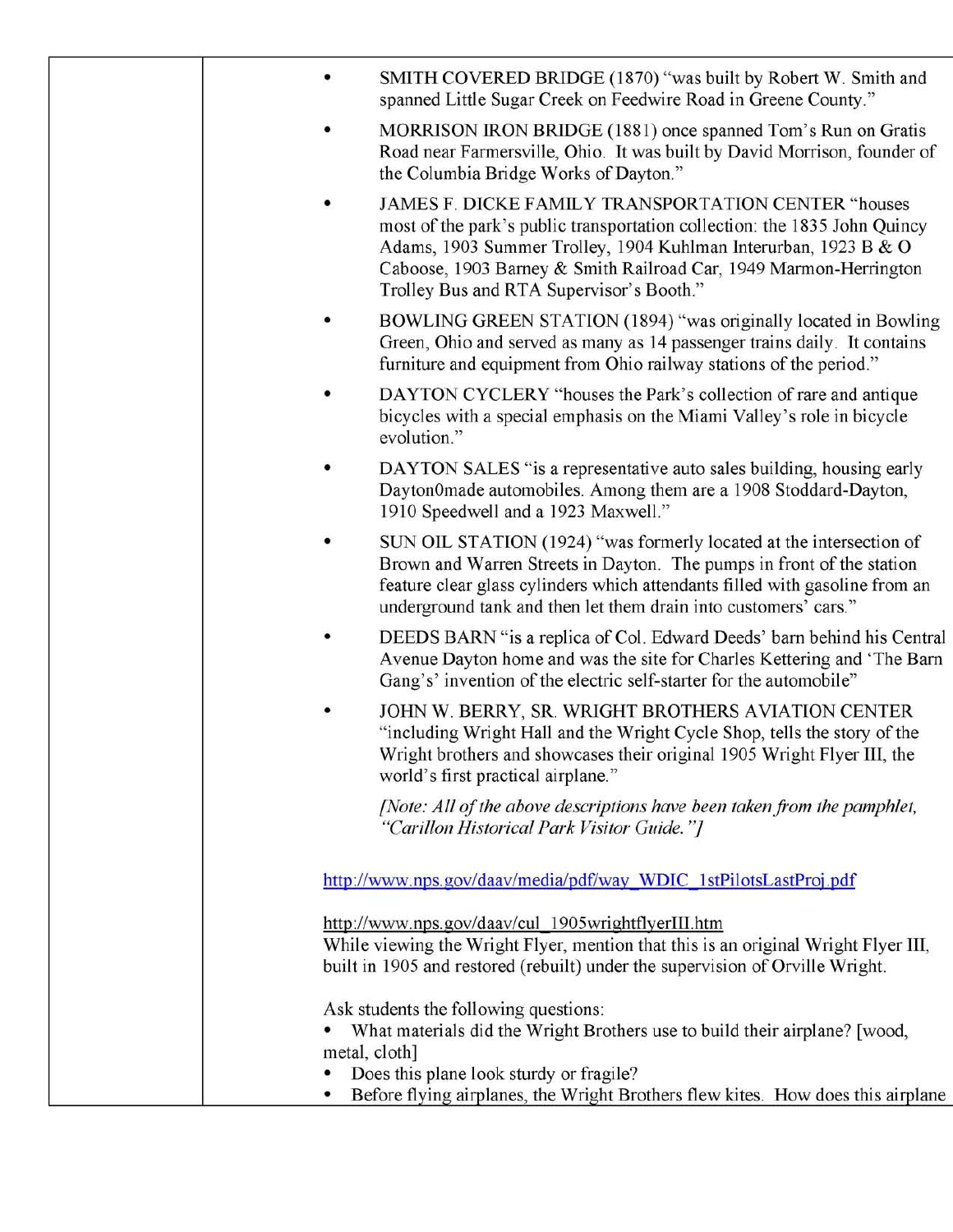|                                                                                | resemble a box kite? How is it different?<br>Before making airplanes, the Wright Brothers made and sold bicycles. How<br>does this airplane resemble a bicycle? How is it different? [e.g., similar = spoke-<br>like supports, propellers driven by a bicycle chain; different $=$ has an engine and no<br>wheels!]                                                                                                                                                                                                                                                               |
|--------------------------------------------------------------------------------|-----------------------------------------------------------------------------------------------------------------------------------------------------------------------------------------------------------------------------------------------------------------------------------------------------------------------------------------------------------------------------------------------------------------------------------------------------------------------------------------------------------------------------------------------------------------------------------|
|                                                                                | State: The Wright Brothers flew their first airplane in Kitty Hawk, NC, on December 17, 1903.<br>This first flight was "enough to prove that mechanical flight was possible, but not enough to prove<br>that it was practical." Ask: "What is the difference between possible and practical?" See if<br>students can brainstorm the criteria that would make an aircraft practical ("useful"). Here is<br>Wilbur and Orville's list:<br>The ability to take off                                                                                                                   |
|                                                                                | The ability to sustain flight<br>The ability to control direction, and<br>The ability to land safely.<br>This airplane was the very first to do all four of these things. Therefore, it is<br>known as the first practical aircraft.                                                                                                                                                                                                                                                                                                                                              |
|                                                                                | After the students have viewed the exhibits in the final room of the Aviation Center, ask: "What<br>forms of transportation came before the airplane?" Have students list as many as possible. It<br>might be good to write these answers down on newsprint or poster board for later reference. Some<br>possible answers: walking, riding on horseback, driving an animal-drawn vehicle (cart, buggy or<br>coach), boat, train, streetcar, bicycle, roller skates, ice skates, etc. Brainstorm some advantages<br>and disadvantages of using each listed form of transportation. |
|                                                                                | Ask: Which of these forms of transportation did people use as they settled America? What forms<br>of transportation are practical for moving a family and its goods 1000 miles, and which are<br>impractical?                                                                                                                                                                                                                                                                                                                                                                     |
|                                                                                | Ask: How would our world be different if airplanes hadn't been invented? How would your life<br>be different if the airplane hadn't been invented?                                                                                                                                                                                                                                                                                                                                                                                                                                |
| <b>Resources/Mater</b><br>ials<br>List software, websites,<br>references, etc. | Internet web pages, either projected for the class directly (or turned into overhead transparencies.)<br>If students have direct access to computers, they can pull up the indicated web pages as the tour<br>proceeds. Rather than typing each web address individually (which is rather tedious), it might be<br>helpful to have them available as a pre-typed list of hyperlinks in a word processing document, a<br>PowerPoint presentation or a webpage that all can access.                                                                                                 |
|                                                                                | The transportation displays of Carillon Historical Park include:<br>Wagon Shed<br>Canal Superintendent's Office [note canal map]<br>Miami and Erie Canal Lock<br>Smith Covered Bridge<br>Morrison Iron Bridge<br>٠<br>James F. Dicke Family Transportation Center (railroad, streetcar, bus)<br>٠<br>Bowling Green Station (railroad) [note railroad map]                                                                                                                                                                                                                         |
|                                                                                | Dayton Cyclery<br>Dayton Sales (automobile)<br>Sun Oil Station<br>Deeds Barn<br>٠                                                                                                                                                                                                                                                                                                                                                                                                                                                                                                 |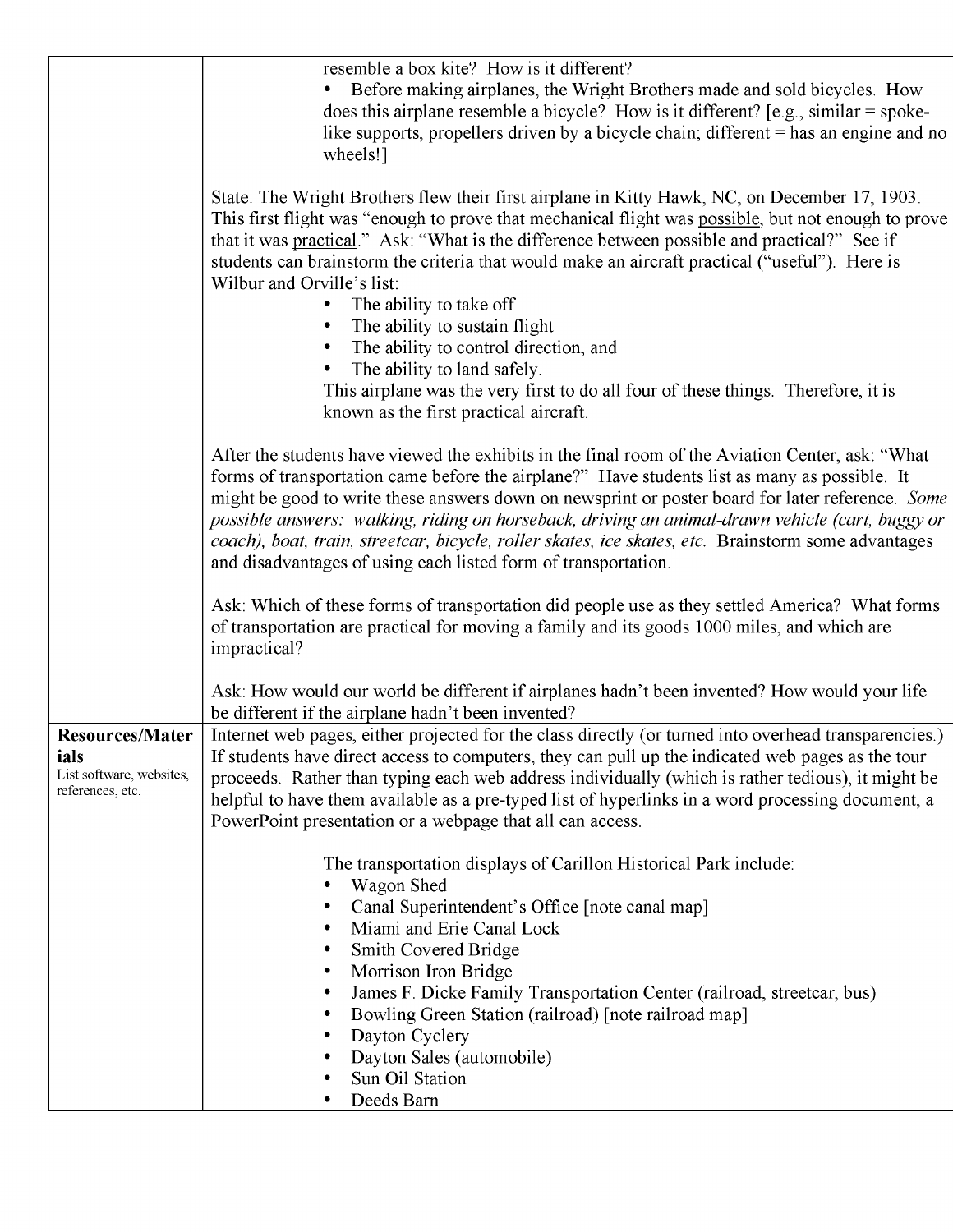|                                                                                                    | 5) Name any two qualities or abilities of a "useful" aircraft.                                                                                                                                                                                                                             |
|----------------------------------------------------------------------------------------------------|--------------------------------------------------------------------------------------------------------------------------------------------------------------------------------------------------------------------------------------------------------------------------------------------|
|                                                                                                    | The Wright Brothers wanted to go beyond showing that powered flight was possible.<br>4)<br>They wanted to make it "                                                                                                                                                                        |
|                                                                                                    | 3) Name one kind of work the Wright Brothers did together before building airplanes.                                                                                                                                                                                                       |
|                                                                                                    | What was their home town?<br>2)                                                                                                                                                                                                                                                            |
| communicate student<br>expectation? Rubric?                                                        | 1) Name the two Wright Brothers who invented the airplane.                                                                                                                                                                                                                                 |
| process be<br>assessed?<br>How will you                                                            | WORKING WITH A PARTNER, ANSWER THE FOLLOWING QUESTIONS:                                                                                                                                                                                                                                    |
| How will student<br>products and/or                                                                | test. <i>[Have this copied and ready to hand out.]</i>                                                                                                                                                                                                                                     |
| <b>Assessment</b>                                                                                  | HISTORY / COMPOSITION: Research and write a brief report on an Ohio "ghost town." Try to<br>discover when and why this town died.<br>To assess the effectiveness of this field trip, have students complete the following                                                                  |
|                                                                                                    | illustration of your idea.                                                                                                                                                                                                                                                                 |
|                                                                                                    | SCIENCE / ART: Think about something that would make the Wright Flyer more safe or<br>practical. Write a letter to the Wright Brothers describing your helpful idea. Be sure to include an                                                                                                 |
|                                                                                                    | ENGLISH COMPOSITION: Imagine that you have just seen an airplane fly overhead for the very<br>first time. Compose a newspaper headline story reporting what you have just seen and how you<br>feel about it.                                                                               |
| lesson support the<br>inter disciplinary<br>process?<br>How will student<br>products be showcased? | MATH: Make a chart showing how fast you can travel by foot (3 mph), horse (6 mph), bicycle<br>(10 mph), boat (20 mph), train (60 mph), car (65 mph), and airplane (200 mph). Calculate how<br>long it would take to travel 1000 miles traveling 10 hours per day by each of these methods. |
| <b>Collaboration/Sh</b><br>aring<br>How will this                                                  | ART: Find pictures of Wilbur and Orville Wright on the internet or in books. Draw or paint an<br>image of both of the Wright Brothers building or testing their kites, bicycles or airplanes.                                                                                              |
|                                                                                                    | Newsprint or poster board and markers. Blank paper, lined paper and graph paper, pencils with<br>erasers, clip boards or other writing surfaces. Straight edges and colored pencils might also be<br>useful.                                                                               |
|                                                                                                    | AND MADE AVAILABLE TO TEACHERS / STUDENTS IN ORDER FOR THIS VIRTUAL<br>FIELD TRIP TO WORK.***                                                                                                                                                                                              |
|                                                                                                    | *** IMAGES OF THESE BUILDINGS AND THE ARTIFACTS THEY HOUSE, ALONG<br>WITH INTERPRETIVE TEXTS DESCRIBING THEIR SIGNIFICANCE, ARE NOT<br>AVAILABLE ON THE WEB AT THIS TIME. THEY WILL NEED TO BE GENERATED                                                                                   |
|                                                                                                    | John W. Berry, Sr. Wright Brothers Aviation Center [Note: Don't miss the<br>excellent multi-media presentation in the little theater between the cycle shop and<br>the Wright Flyer III.]                                                                                                  |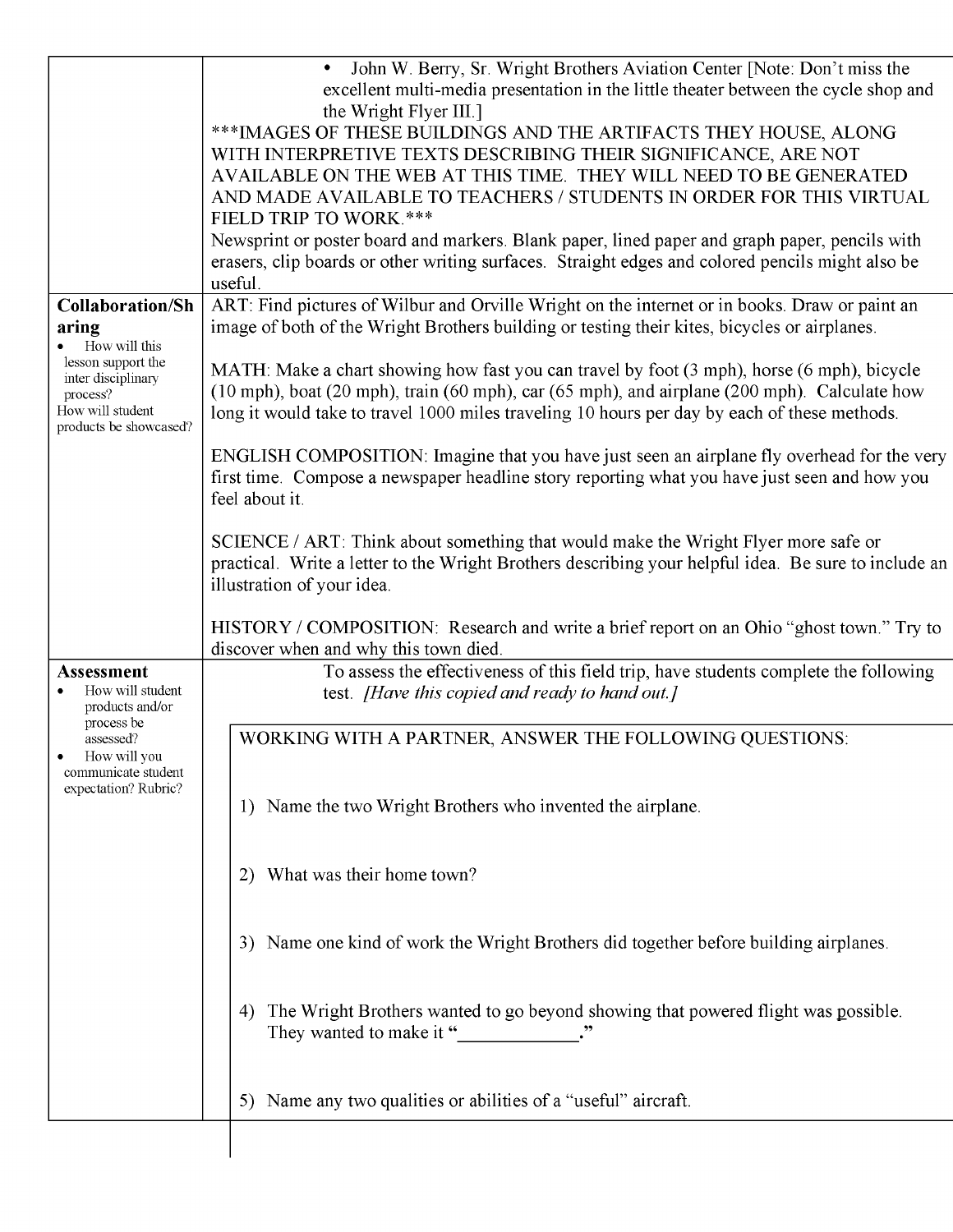| 6) Kitty Hawk, NC<br>7) (1 response requested) kites, gliders<br>8) (5 responses requested) Some possible answers: walking, riding on horseback,<br>driving an animal-drawn vehicle (cart, buggy or coach), boat, train, streetcar,<br>bicycle, roller skates, ice skates                                   |                                                                                                                                                                                                                                 |                                            |                                                                     |                                                                                              |  |  |
|-------------------------------------------------------------------------------------------------------------------------------------------------------------------------------------------------------------------------------------------------------------------------------------------------------------|---------------------------------------------------------------------------------------------------------------------------------------------------------------------------------------------------------------------------------|--------------------------------------------|---------------------------------------------------------------------|----------------------------------------------------------------------------------------------|--|--|
| 3) (1 response requested) printing / publishing; bicycle repair, sales and<br>manufacturing<br>4) practical<br>5) (2 responses requested) An airplane must be able to take off, keep flying once in the<br>air, control the direction of flight, land safely; carry passengers, carry cargo, be<br>reliable |                                                                                                                                                                                                                                 |                                            |                                                                     |                                                                                              |  |  |
|                                                                                                                                                                                                                                                                                                             | <b>TEST KEY:</b><br>2) Dayton, Ohio                                                                                                                                                                                             | 1) (2 responses requested) Wilbur, Orville |                                                                     |                                                                                              |  |  |
| <b>GRADE 5 TEST RUBRIC (Questions 1-10)</b><br>Fourteen responses are requested.                                                                                                                                                                                                                            |                                                                                                                                                                                                                                 |                                            |                                                                     |                                                                                              |  |  |
|                                                                                                                                                                                                                                                                                                             | 9) WORKING ALONE, COMPLETE THIS WRITING ASSIGNMENT: Think of your<br>favorite artifact, picture or exhibit, story or activity of the day. On the back of this paper,<br>write one paragraph (at least five sentences) about it. |                                            |                                                                     |                                                                                              |  |  |
|                                                                                                                                                                                                                                                                                                             |                                                                                                                                                                                                                                 |                                            | 8) Name five forms of transportation that came before the airplane. |                                                                                              |  |  |
|                                                                                                                                                                                                                                                                                                             |                                                                                                                                                                                                                                 |                                            |                                                                     | 7) Name something the Wright Brothers flew before they flew an airplane.                     |  |  |
|                                                                                                                                                                                                                                                                                                             |                                                                                                                                                                                                                                 | aircraft on December 17, 1903?             |                                                                     | 6) Where did the Wright Brothers first succeed in flying a heavier-than-air, machine-powered |  |  |